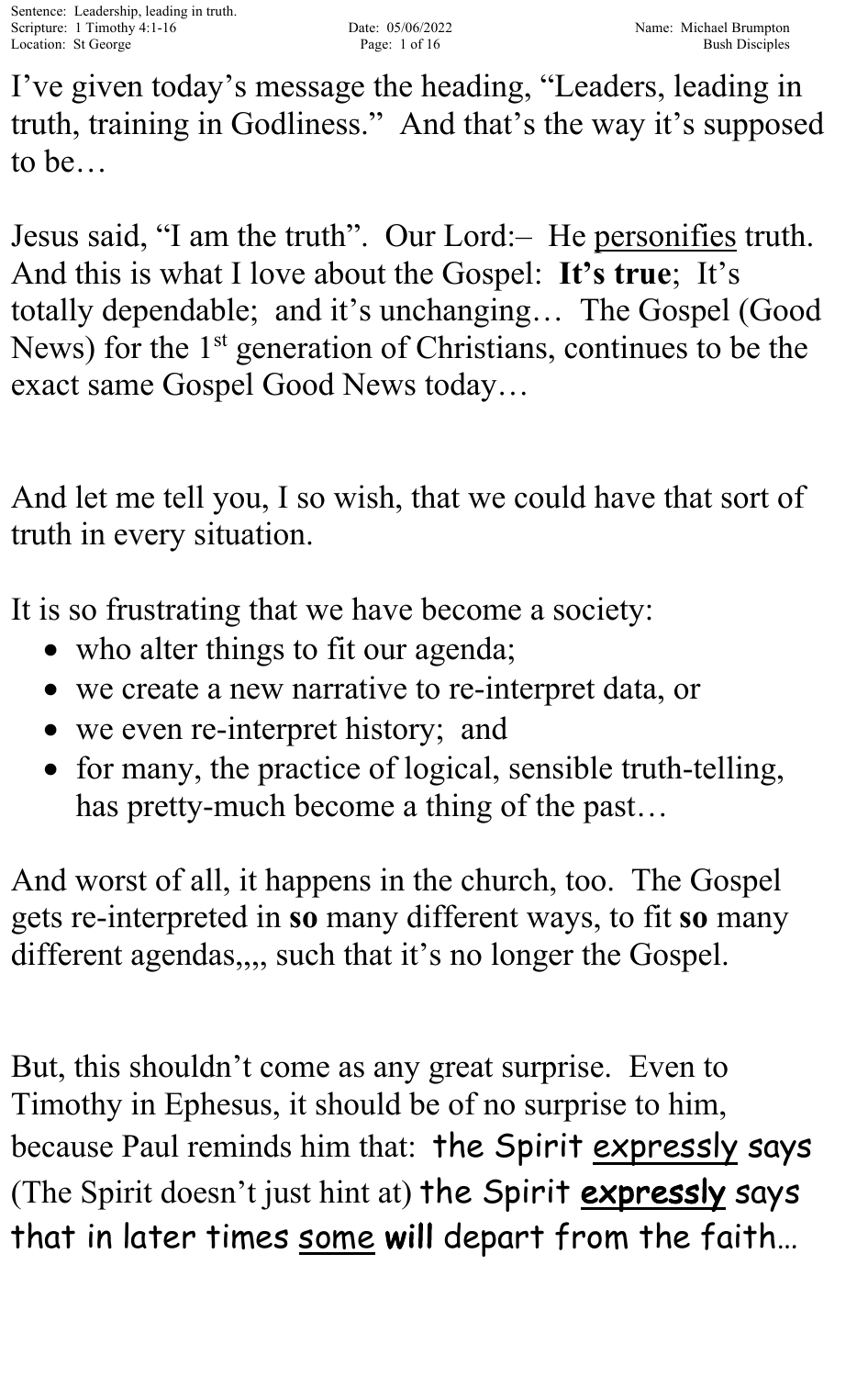(How?) by devoting themselves to deceitful spirits and teachings of demons….

Owh,,, that sounds all very alarming… And we'd never fall for that… Are they being led into Devil worship and witchcraft??? (devoting themselves to deceitful spirits and teachings of demons)

It's much more subtle than that…

As we read on, what we realise, is that any teaching/theory/myth/old-wives-tail, that takes one away from the truth of the Gospel – whatever causes one to reject God's word, or causes them to embrace something new/different (to be devoted to) some other narrative,,, this is what he's talking about – This is what he means by: being devoted to deceitful spirits and teachings of demons.

It might:

- come across as being something good and godly; or
- some cause that we're personally passionate about;
- something that appeals to our quest for holiness;
- come across as a 'better form of holiness',

but if it's taking us away from the true Gospel of Jesus Christ, it's not only "not good" – it's demonic.

The Spirit expressly says this. Now, because we're working our way through whole books of the Bible, we're being reminded of this, over and over again. And this is the Holy Spirit, speaking to us…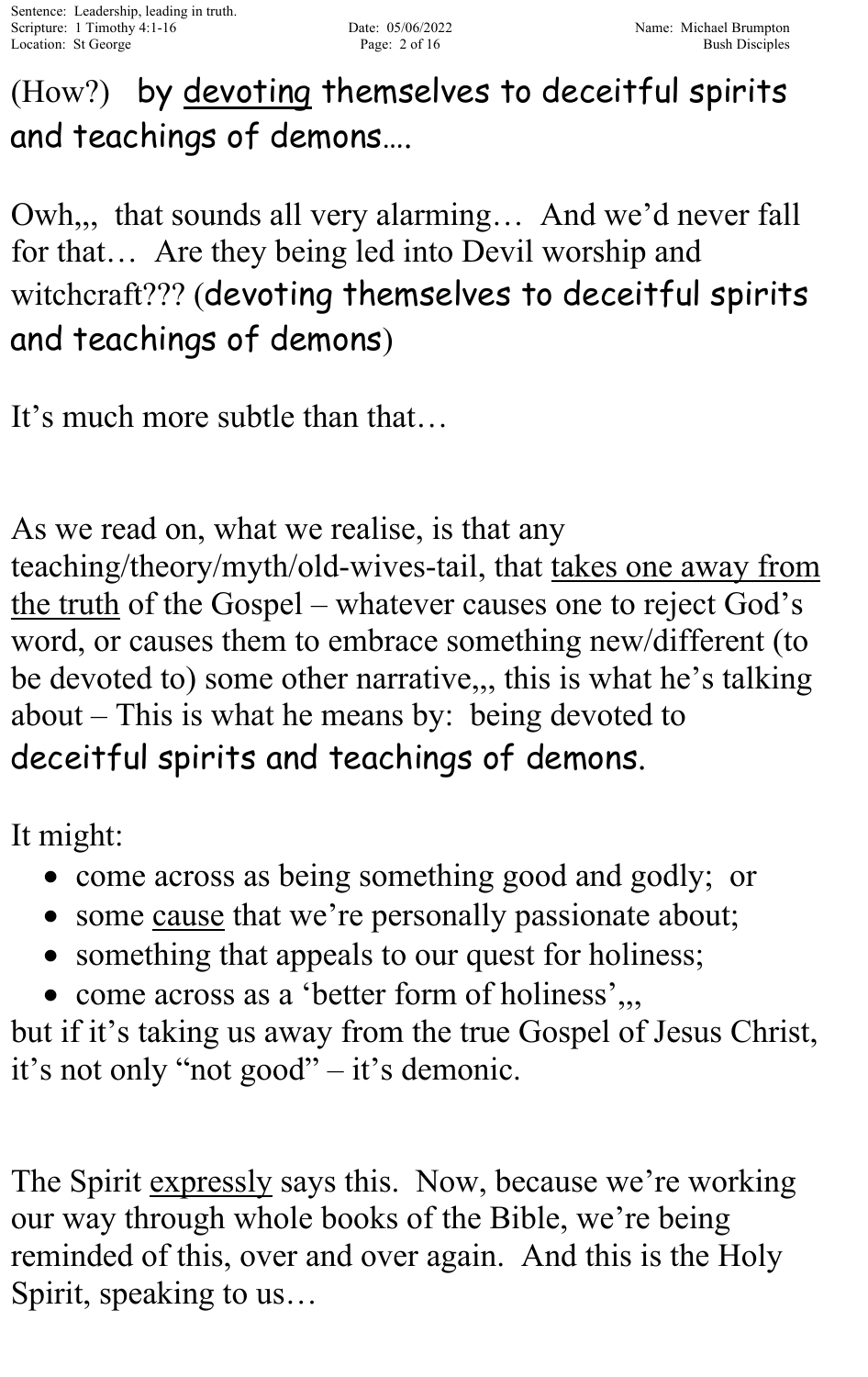The Spirit spoke through Jesus. Jesus said:

- Mark 13:(ESV)22 For <u>false</u> christs and <u>false</u> prophets will arise and perform signs and wonders, to lead astray, if possible, the elect. <sup>23</sup> But be on guard; I have told you all things beforehand.
- Matthew 24:(ESV)11 And many false prophets will arise and lead many astray.
- Matthew 7:15 (ESV)15 "Beware of false prophets, who come to you in sheep's clothing but inwardly are ravenous wolves.

So, the Spirit spoke through Jesus. And He also spoke through the Apostles. E.g. The Apostle Peter:

• 2 Peter 2:1 (ESV) But false prophets also arose among the people, just as there will be false teachers among you…

And that's just a few examples. We find this throughout the Scripture, the Holy Spirit, speaking God's word, warning us of false teachers.

But a question I sometimes get asked, *"Michael, do you think a false teacher, knows that what he's a false teacher?*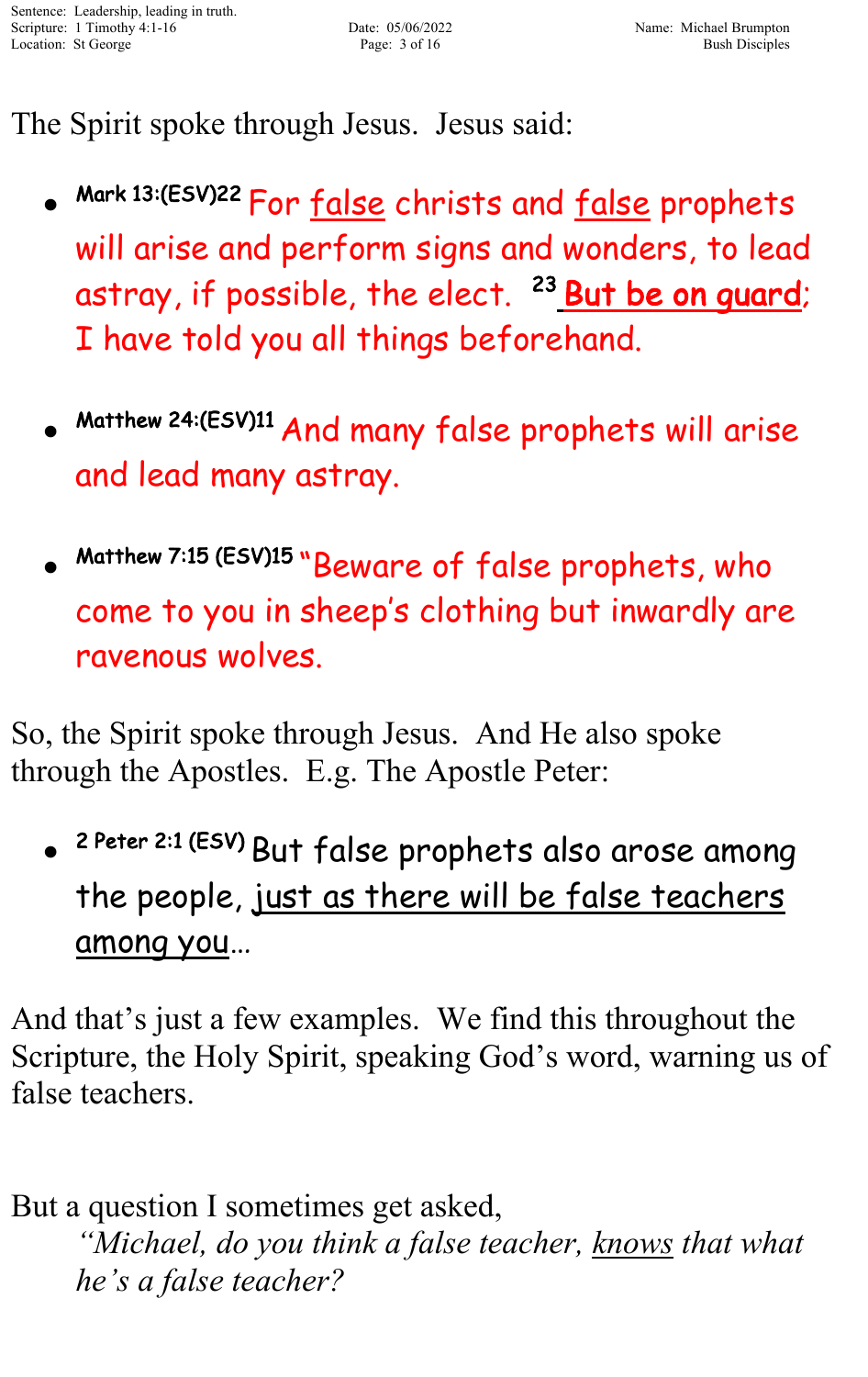*Are they deliberately misleading people? Or are they misled themselves?"* 

Or, to use the metaphor of Jesus, *"Does a wolf in sheep's clothing, know that he's a wolf and not a sheep?"*…

And based on Scripture, I actually reckon the answer is, "There's some of each."

Let me explain:

The first thing we have to understand, is false teaching, comes from **inside** the church.

- Peter said, "It'll be some of you" (when he's writing to a church).
- A wolf in sheep's clothing, on the outside, has every appearance of being a sheep.

In other words, it's a person who fits right on into the church. And their teaching may have an appearance of Godliness, and they might even attract lots of followers to them. And people will be **devoted** to their teaching. They'll be full-on convinced, and probably very excited and evangelical about what they believe…

But the problem is, what they believe, isn't the truth. It hasn't come from God. It may appear godly, but if it's not true, it hasn't come from our Heavenly Father. **Un**truth comes from the Father of Lies, and that's why it's called teachings of demons. No matter how godly it might appear, if it's not true,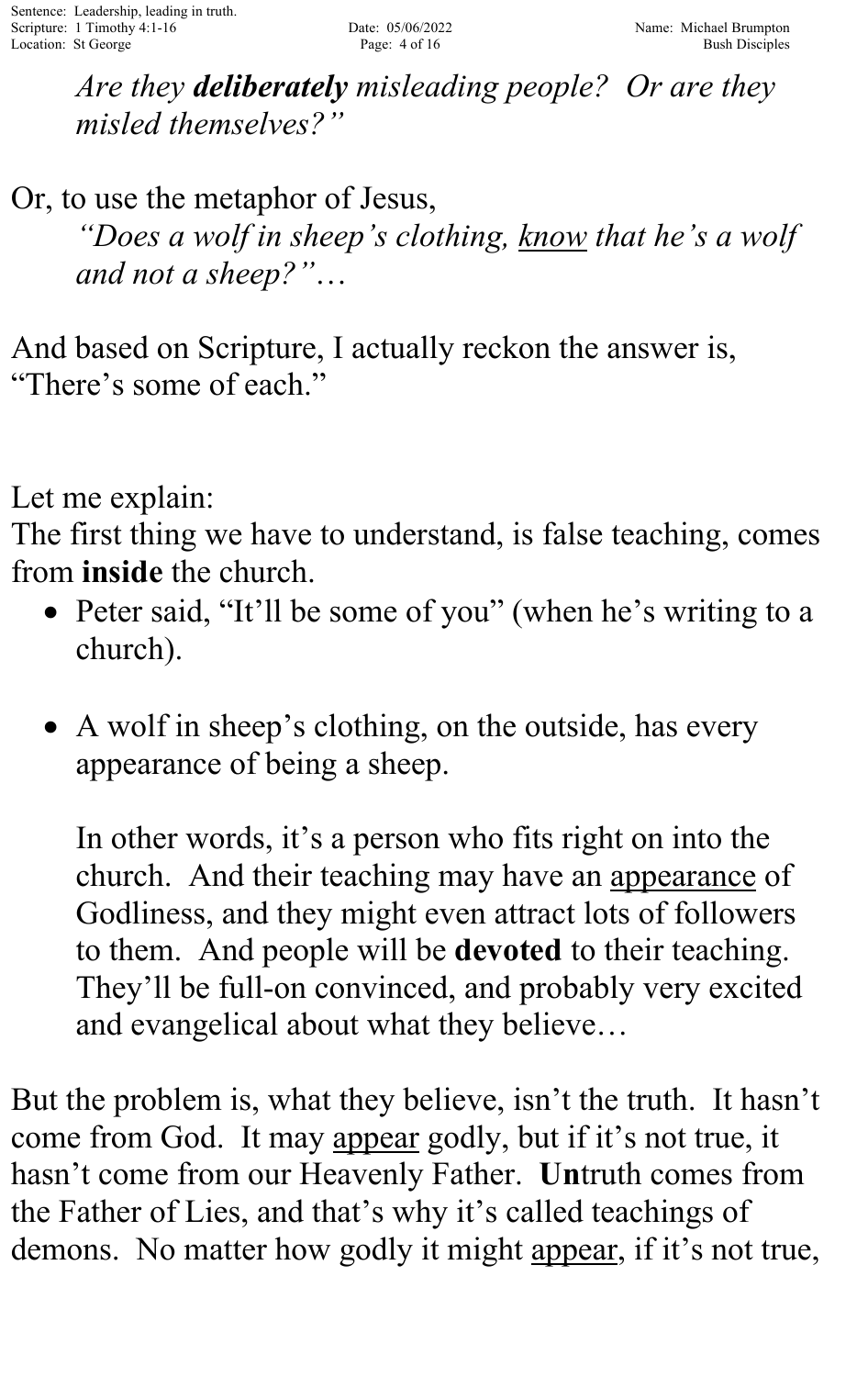it's the teaching of demons, and yet it's coming from inside the church.

So, if demonic teaching is coming from inside the church, does the wolf know that he's a wolf??? Well, I suspect: sometimes "yes", but we have it confirmed (in today's reading), usually "no"...

I have no doubt that there **are** frauds and charlatans, within the Christian church, who act as conmen as a means to get wealthy, or to wield power… They find people within the church, gullible targets for them to fleece… And we all know there's plenty of mansions and prestige cars bought on the donations of the 'faithful'. Conmen…

But **most** wolves don't know they're wolves. Most wolves look very much like a sheep because they believe they are sheep. But how can they get it so wrong? I'll tell you how:

<sup>2</sup> through the insincerity [hypocrisy] of liars (wolves/false teachers) whose consciences are seared,

What we're talking about here, is the overwhelming selfdeception of sin... Sin is our rejection of God. Sin, is to elevate my own thoughts/desires/feelings/sense of justice or morality – to elevate my intellect above God's revealed truth… That's sin…

And the self-deception of sin, is that we become so convinced by reasoning that appeals to our flesh, or convinced by a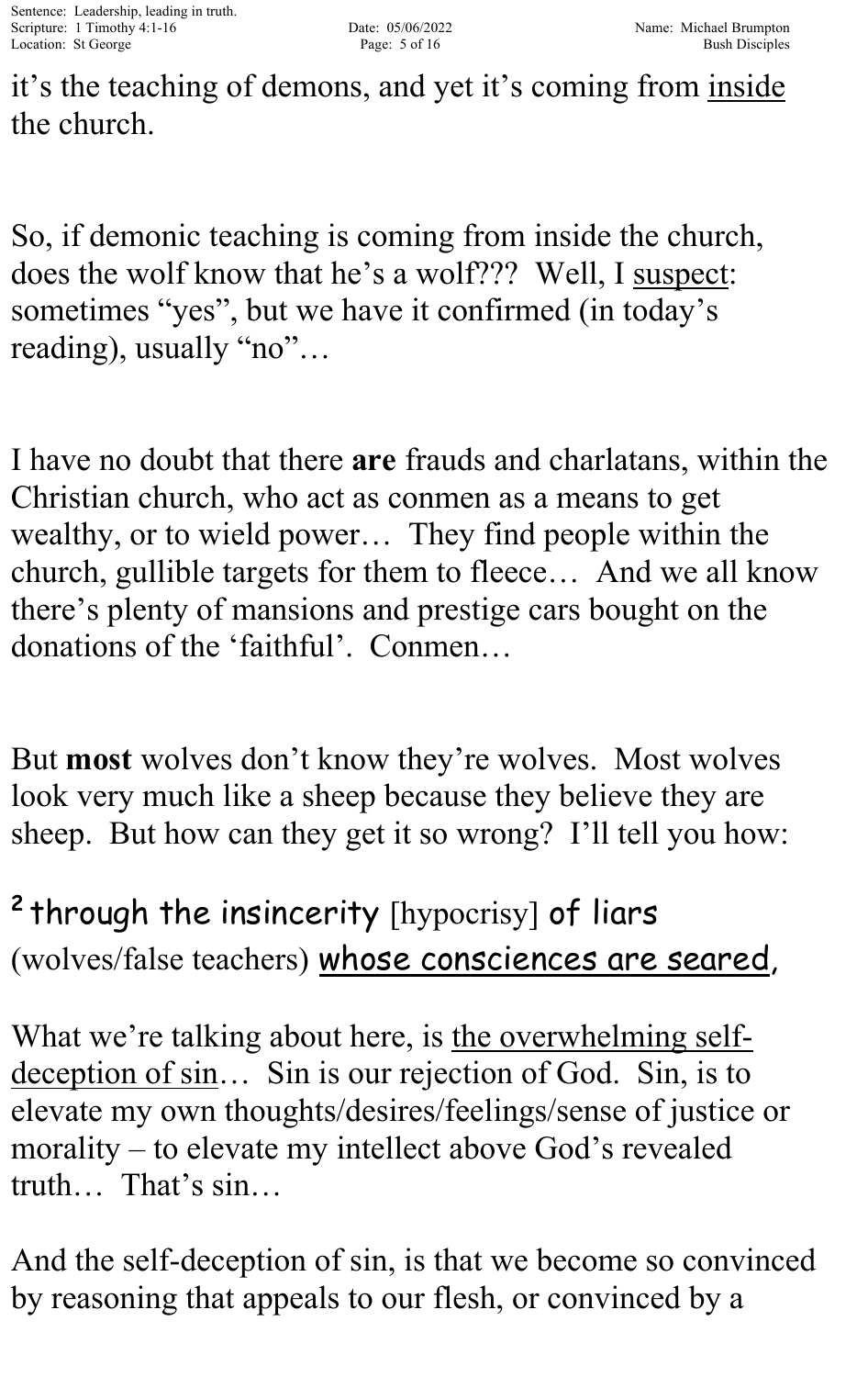teaching/theory/myth/old-wives-tail, that has captured our attention and we become **devoted** to these things,,, Our consciences accept that as truth, even if it's contrary to God's word/Godliness.

That's what it means for one's conscience to be seared…

Some of us may remember, we talked about this, in the very first chapter of Timothy.

<sup>1:5 (ESV)</sup> The aim of our charge is love <u>that issues f</u>rom a pure heart and a good conscience and a sincere faith.

And we talked about the difference between having a **good** conscience, and a seared conscience. And the difference between having a sincere faith and an insincere faith/hypocritical faith.

A good conscience is a conscience properly calibrated to God's perfect truth and way. A seared conscience, is a conscience that's blistered – it's out of whack – out of calibration. And so, although it *feels right*, we can be very wrong, because our consciences are not calibrated to God and God's word*…*

And so many (possibly most) false teachers do not know that they are a wolf in sheep's clothing… Why? Because of the self-deception of sin – their consciences are seared… They are so convinced of what they believe, because it feels so right to them. And if it feels so right, it can't be wrong (in their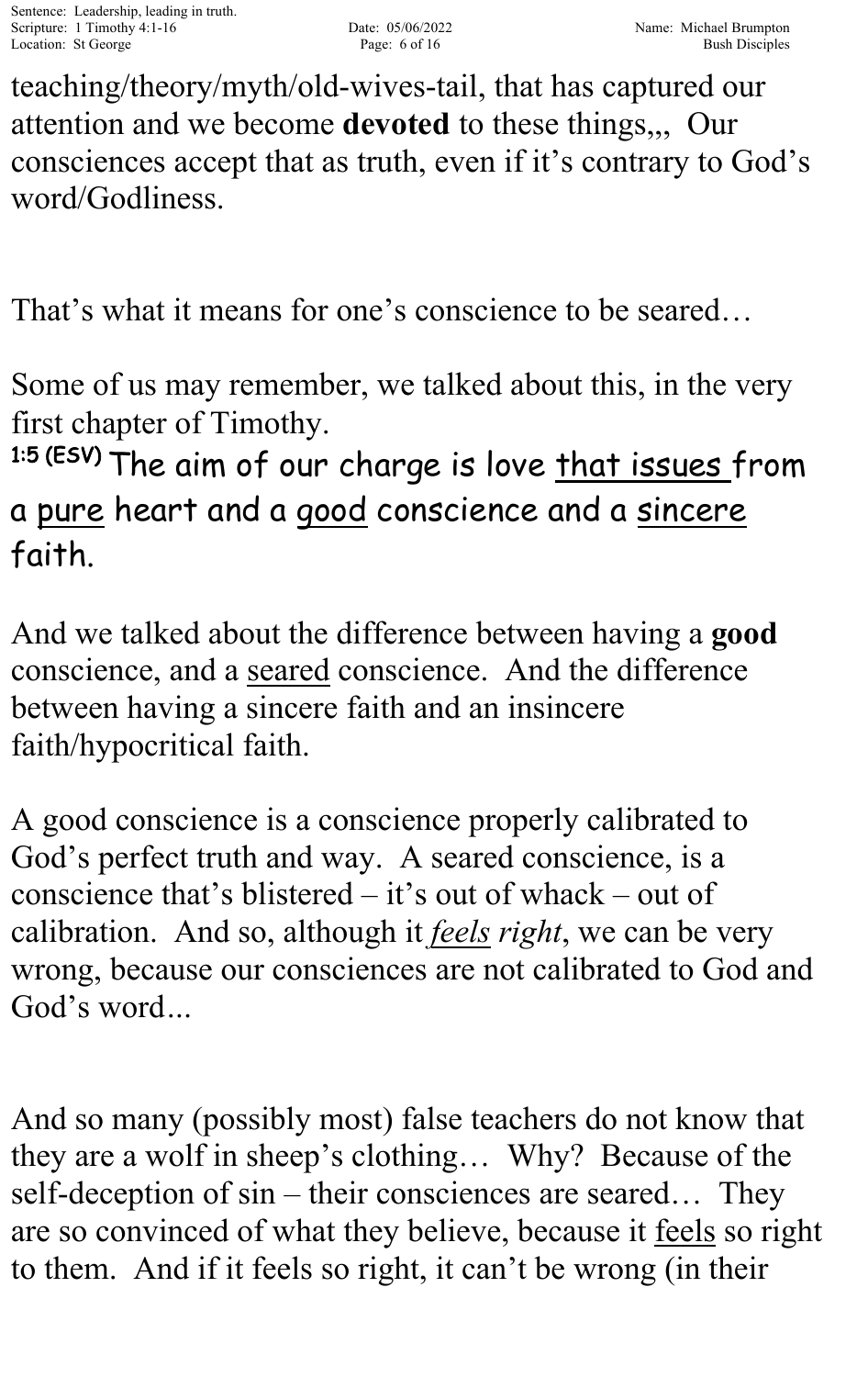eyes). But it **is** wrong, because it's quite different to what the Scripture clearly teaches.

And Paul gives us 2 examples of false teaching that were probably at play in Ephesus. These are examples of heresy (wrong doctrine) in his day. We would have different heresies at play today, although these do still exist. The important thing for us to understand, is these are merely examples. They are examples of deceitful spirits seeking to lead us astray in all sorts of ways.

The first example, is those who forbid marriage.

He doesn't have anything more to say about that. It's just wrong to forbid marriage. Why? Because marriage is something that God created. Jesus said:

Mark 10: (ESV) <sup>7</sup> 'Therefore a man shall leave his father and mother and hold fast to his wife, <sup>8</sup> and the two shall become one flesh.' So they are no longer two but one flesh.

It's God's design… And to teach that one should **not** marry, is against God's design; It's against God's word; **and** it's trying to add to our holiness… Do you know what I mean? It's the pride of man, that has the belief that I can do something extra, to make myself more holy. And in this case, the extra thing, is to make the sacrifice of not getting married.

*Still today, the Roman Catholic church, forbid their priests from marrying. And they forbid married men from becoming*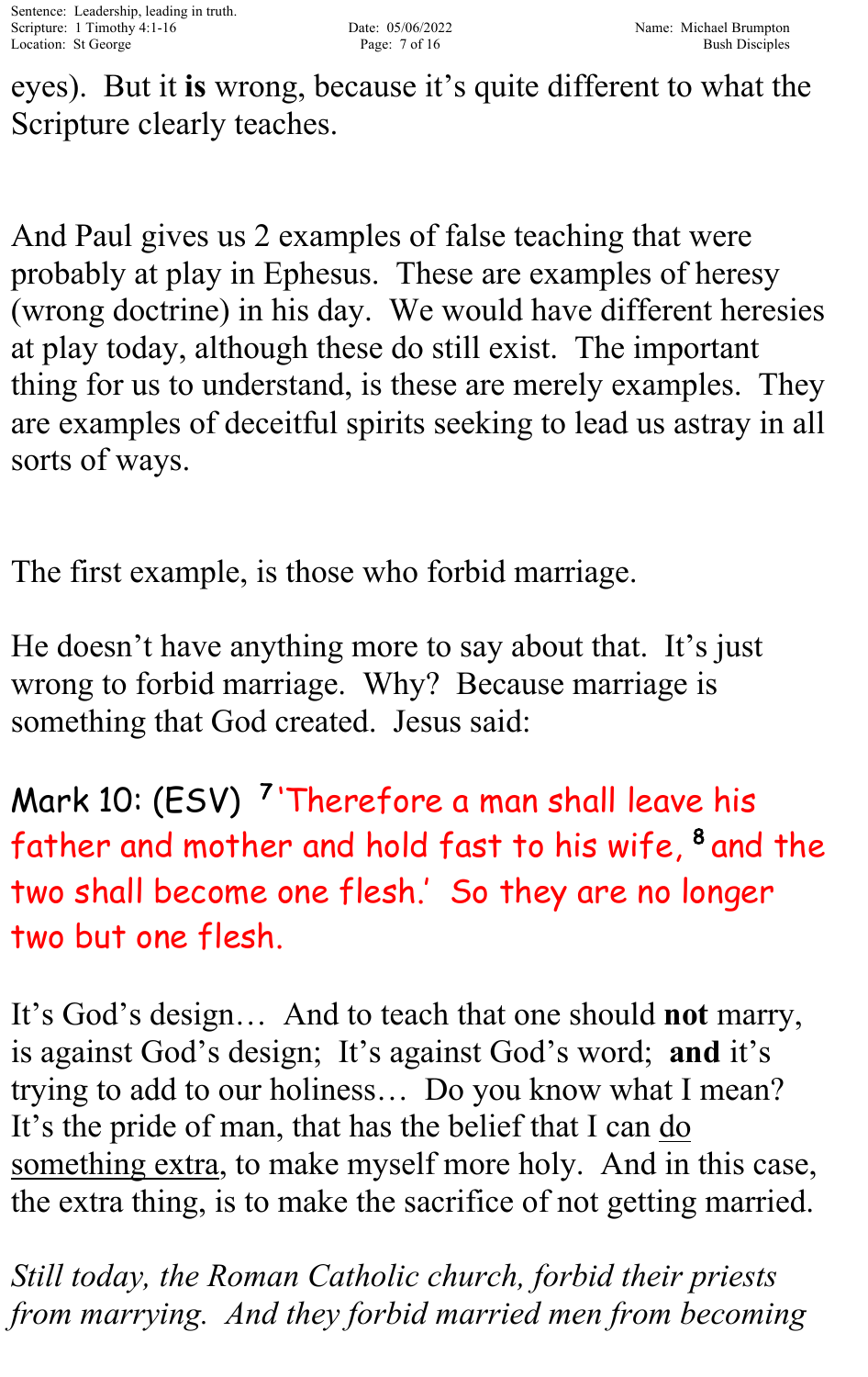*priests*… It's a false teaching. And on the basis of this scripture, it's the teaching of demons.

The second example, is teaching that certain foods cannot be eaten. Alright, so some look back to the food laws of Leviticus, and say, "We can get extra holy by not eating bacon for breakfast, or not eating prawns at Christmas time, or whatever".

*Or, some might be worried, my butcher sells this Hallel mutton, the sheep was facing towards Mecca and a prayer was said over it, to dedicate it to Allah, and I can't eat it*. Rubbish. God created that food for you. The fact that somebody dedicated it to a false god doesn't make it unclean for us…

*A pretty common one today, is the Seventh Day Adventists. Their statement of belief says that Christians should abstain from unclean foods specified in the Scriptures. And many (in practice) become vegetarians, because they believe it's more healthy, and if they eat healthily, they'll be more holy*… Which is clearly wrong. Jesus told us, it's not what goes into our body, that makes us unclean…

Alright, to teach that one's diet can add something to our faith, is not only a nonsense, on the basis of this scripture, we know it's a teaching of demons. And Paul tells us why:

Everything was created by God, and it's not to be rejected. We receive our meal with thanksgiving. That's why we say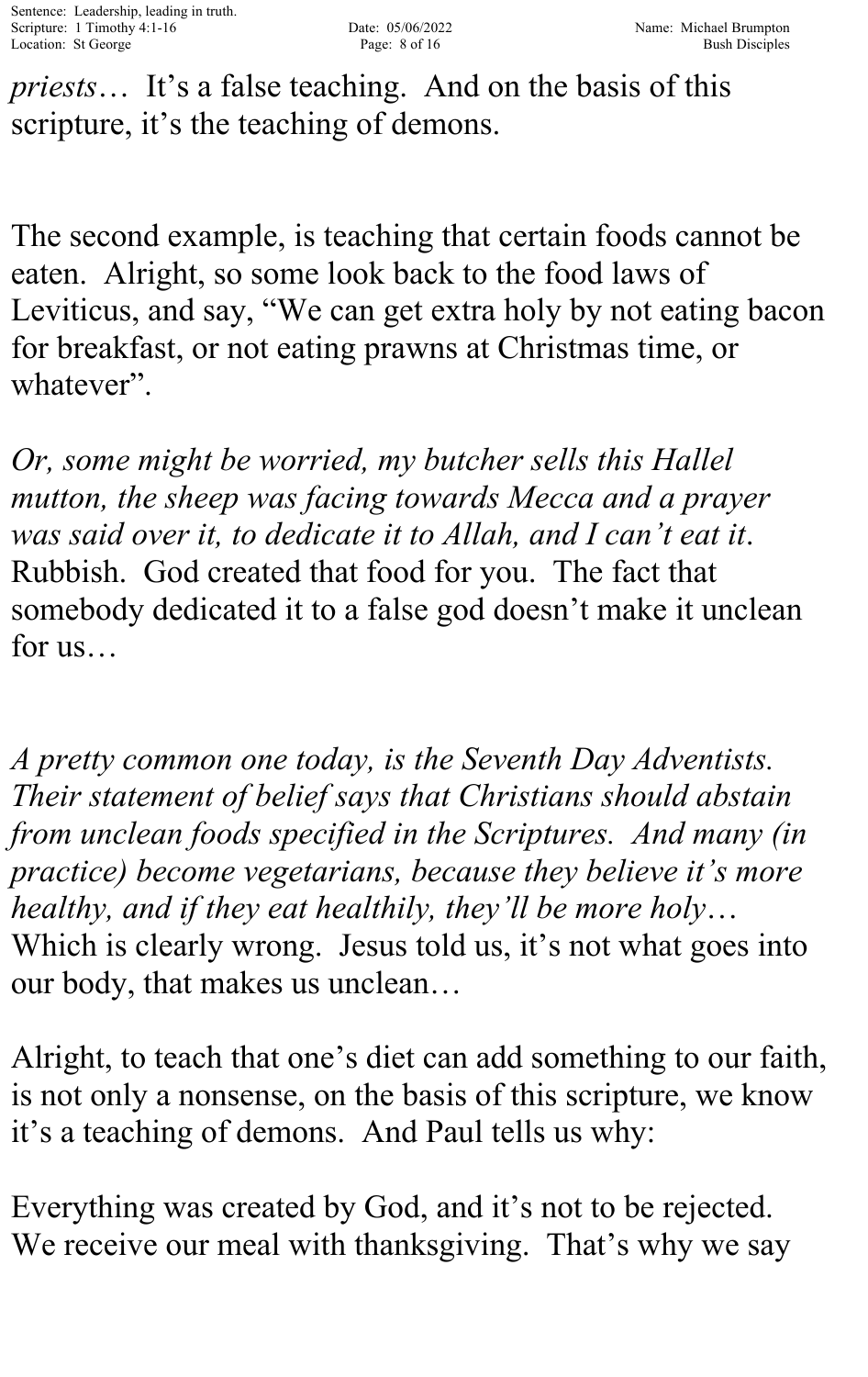grace at our meal time. Our food – what we take into our bodies, is made holy by the word of God and prayer…

What word of God would that be? Well, how about the word that Jesus spoke to Peter in a dream: Eat it Peter. What God has made clean, do not call common (Acts 10).

Any teaching contrary to this, might give the appearance of Godliness, but because it's contrary to God's word, it's demonic.

When we say grace before a meal, and I do hope you're not too modern for that, because saying grace is a beautiful thing. It's a prayer recognition of the God who makes us holy, and of His gracious provision. And it's a beautiful thing, for a family to pray to their Lord, around a meal table.

Righto, the **reason** Paul is warning Timothy about false teachings, is because it's important for Timothy to be a positive example (in all godliness), to deflect such things. For Timothy to be a good servant of the Lord Jesus Christ,,, or let's extend it, for **any** pastor (that's what Timothy is) to be a good servant of the Lord Jesus Christ, they're being charged with 2 things here: to teach truth **AND** to warn against falseness.

Paul says to Timothy, <sup>6</sup> If you put these things before the brothers [if you point out this false teaching], you will be a good servant of Christ Jesus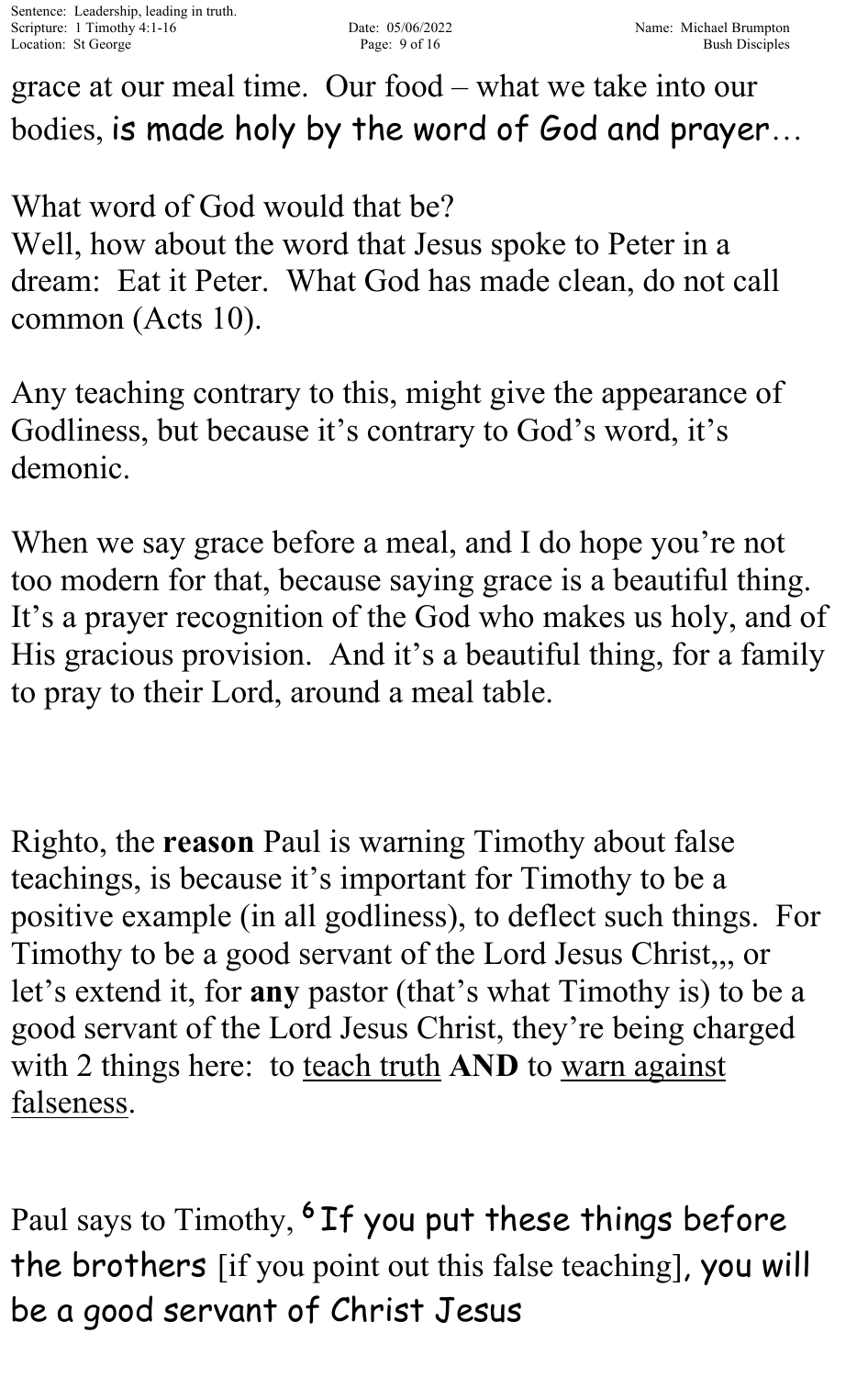And it's all in the context of him training (not only himself), but training the church in words of the faith and of **good** doctrine.

And so, in teaching, a Pastor's job, is to:

- point out false teaching (wrong doctrine) (won't make a pastor popular);
- train in **true** faith and **good** doctrine; and
- have nothing to do with godless teaching that lacks biblical substance…

And Paul is quite **blunt** in how he says this. He says <sup>7</sup> Have nothing to do with irreverent [godless/worldly/profane], silly myths.... And the Greek word for "silly" literally means "old wife". He's literally saying, have nothing to do with "worldly old-wives-tales"… BTW, in this context, an "oldwives-tales" doesn't necessarily mean that it's a myth that's been passed down from generation to generation (although it can mean that). It's simply referring to a belief that is accepted as true, even though it is contrary to God's word.

It was a problem in Ephesus in Timothy's day, and it's a problem in our world today – that people in the church sometimes get distracted from the Gospel and get distracted from what we know **is** true, and they get **more** passionate and **more** concerned and **more** enthused, about worldly old-wivestales …

and so a church might focus on things like:

• climate change;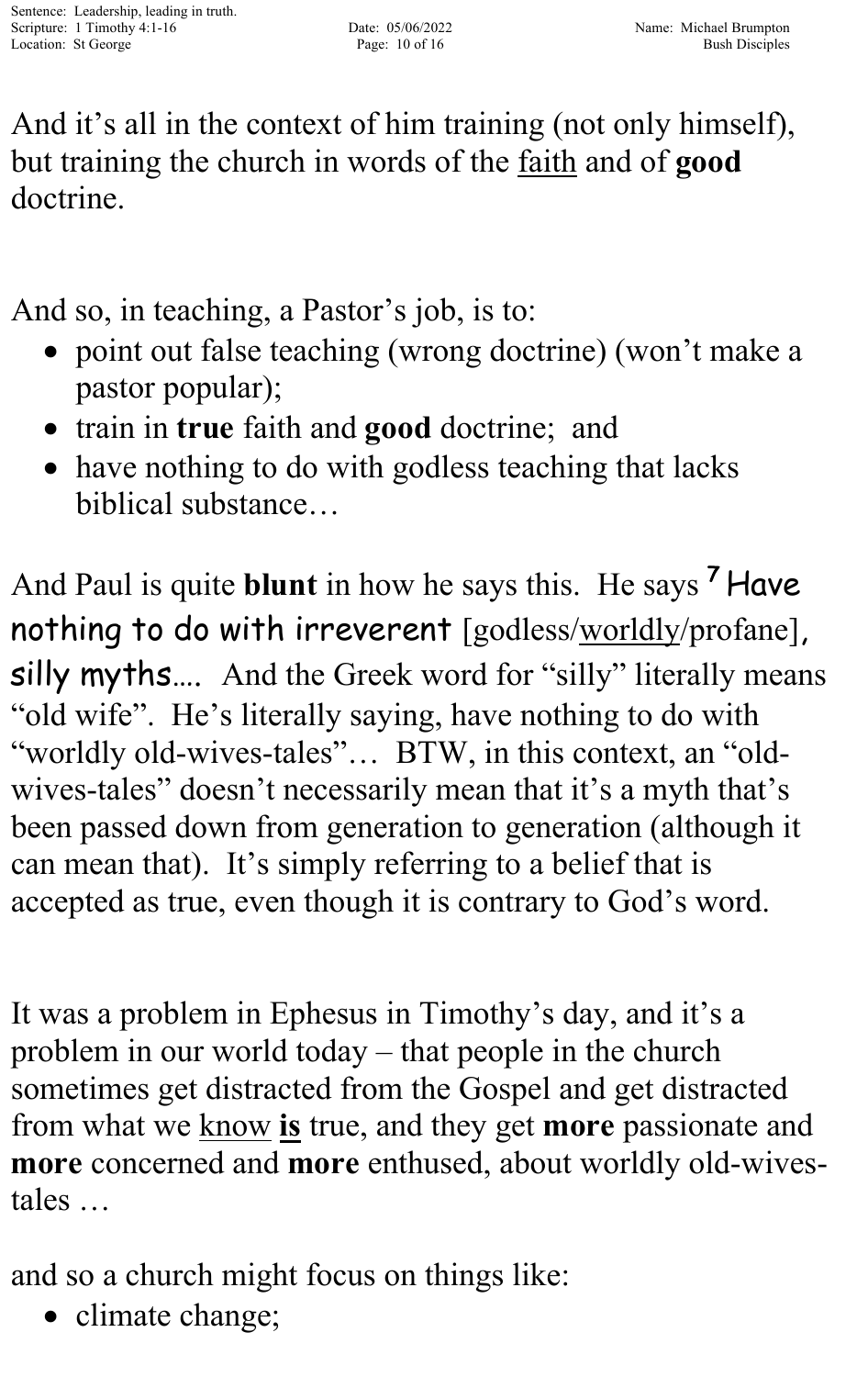- global warming;
- social or political activism;
- questionable prophecies;
- latest end-times fad
- program that's going to make-my-life more fulfilled...

We're not meant to focus on worldly old-wives-tales. What do we focus on? We focus on what we **know is** true; **Faith**; and **Good** doctrine.

And the way to do this, is to train in Godliness…

If we are training in Godliness, (which is about **true** faith and **good** doctrine (and applied practically in our lives)), all of the old-wives-tales, that the Devil is using to try and distract us, we'll know better than to be distracted by those sorts of stories…

It seems to me, that **this** is the key verse, in this letter. It was written to Timothy as the pastor of that church, telling him to train himself in godliness, but as **we** read this letter, we realise that it's not only Timothy who should train in Godliness… "What's good for the goose, is good for the gander."

And so the key verse for **us** today, is about the importance of training in Godliness.

Have nothing to do with worldly old-wives-tales, Rather train yourself for godliness. Train yourself for what we know **is** true…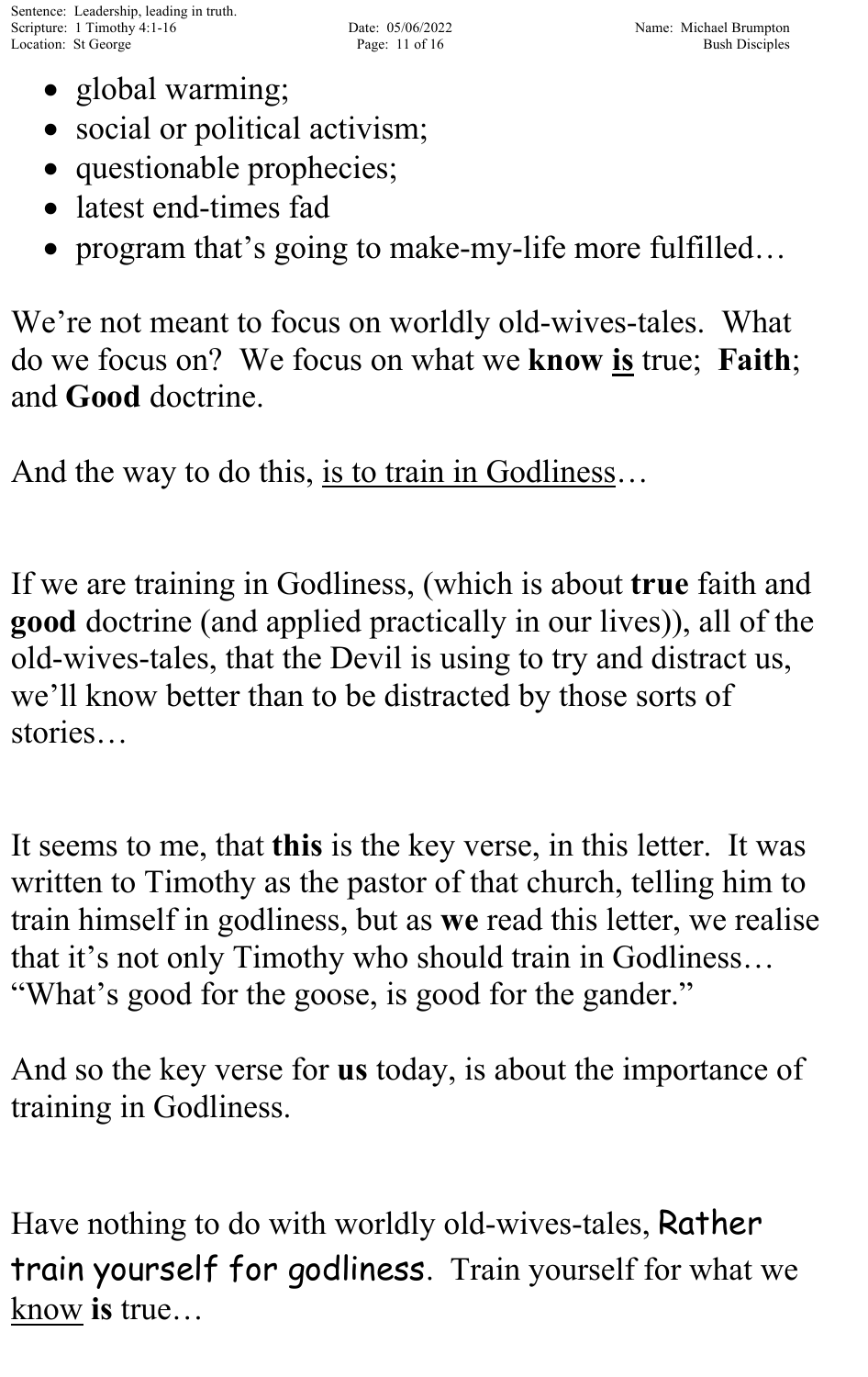Do you notice the way these 2 things are in opposition to each other:

• worldly old-wives-tales (myths; hear-say; theories)

vs

being trained for godliness by focusing on Faith (in the Lord Jesus Christ) and truth (**good** doctrine), based on God's word.

You see, when human fiction or theory, gets placed alongside Godly fact,,, and when that fiction or theory becomes an article of faith, the church is in a real pickle… And that's why myths are teachings of demons.

So, let's talk about "training".

*Today, there's a multi-billion dollar industry centred around fitness training. If you go to any of the cities, (particularly in the wealthier suburbs), it seems there's a gym on every streetcorner… And I've noticed the car-parks are always full. I've never been able to work this out – they'll drive their car there and then hop on an exercise bike, or drive there and then get onto a treadmill…*

*Anyway, it's a massive industry, and of course, where there's a dollar to be made, there's plenty of Christian versions of fitness training. I did a search on the Koorong website, and I came up with 1200 hits on "fitness".. Here's a few:*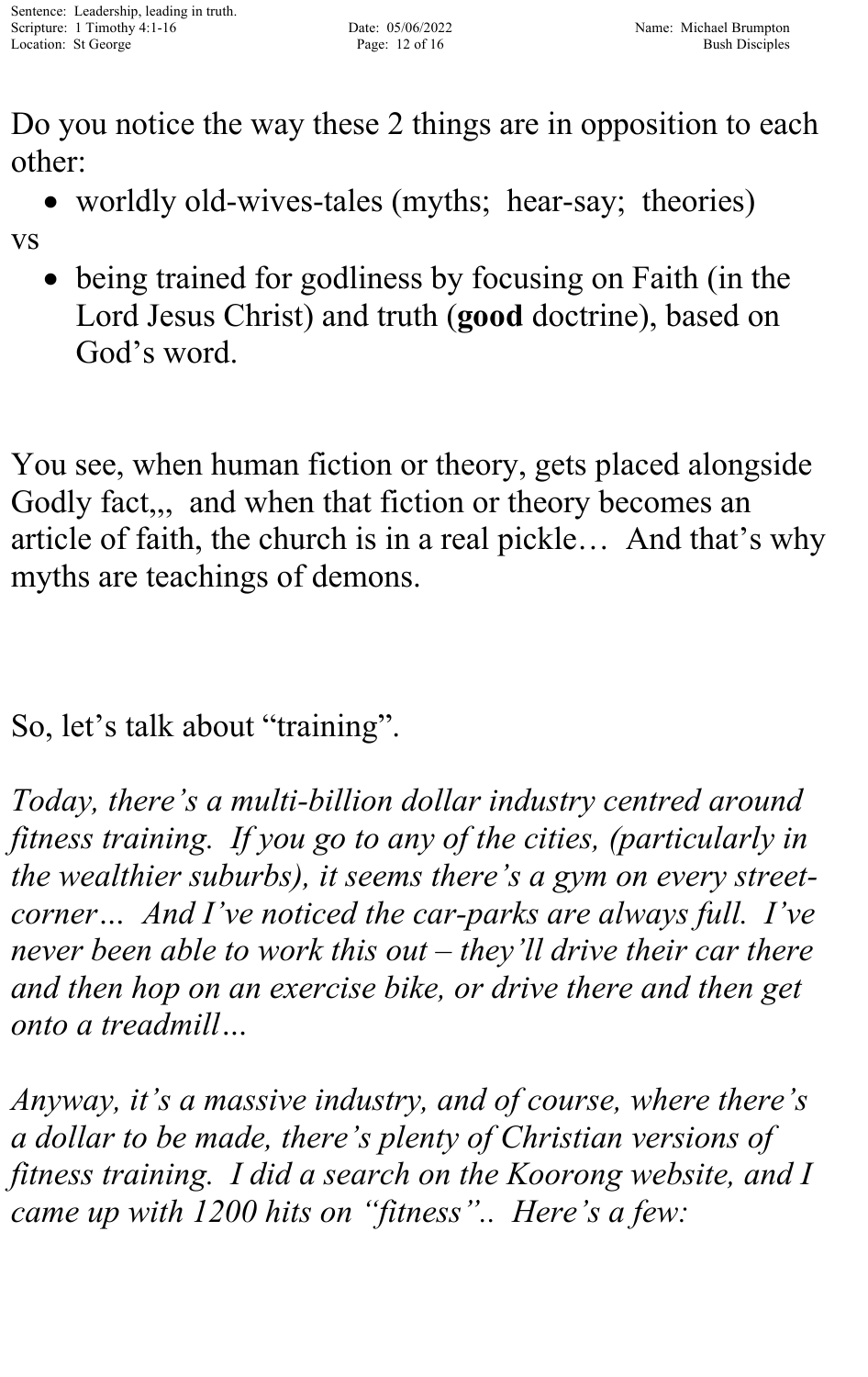- *Fit for the King God's plan for weight loss and total health*
- *Fit to serve Becoming what you were created to be*
- *The 90-Day fitness challenge achieve your goals in 12 empowering sessions*
- *a DVD workout: Praise moves The Christian alternative to yoga*

There is a massive fitness industry. And fitness is a good thing, but Godliness is much better.

V<sup>8</sup> for while bodily training is of <u>some</u> value [little/slight – the emphasis is on "it's small value", **godliness** is of value in every way…

What he's saying, is training the body/for fitness, is of limited value, but training in **god**liness is of **limitless** value….

Training in Godliness is of value in this present life, and in the life to come.

*In our Australian, sport-loving culture, I see this happen, over and over again: parents going to great lengths, to ensure that their children have every available opportunity to fulfil their sporting potential. They drive them all over the countryside to get them to sporting events; They sacrifice all manner of other activities to make sure they make it to their training sessions… And if everything works out perfectly, what's the*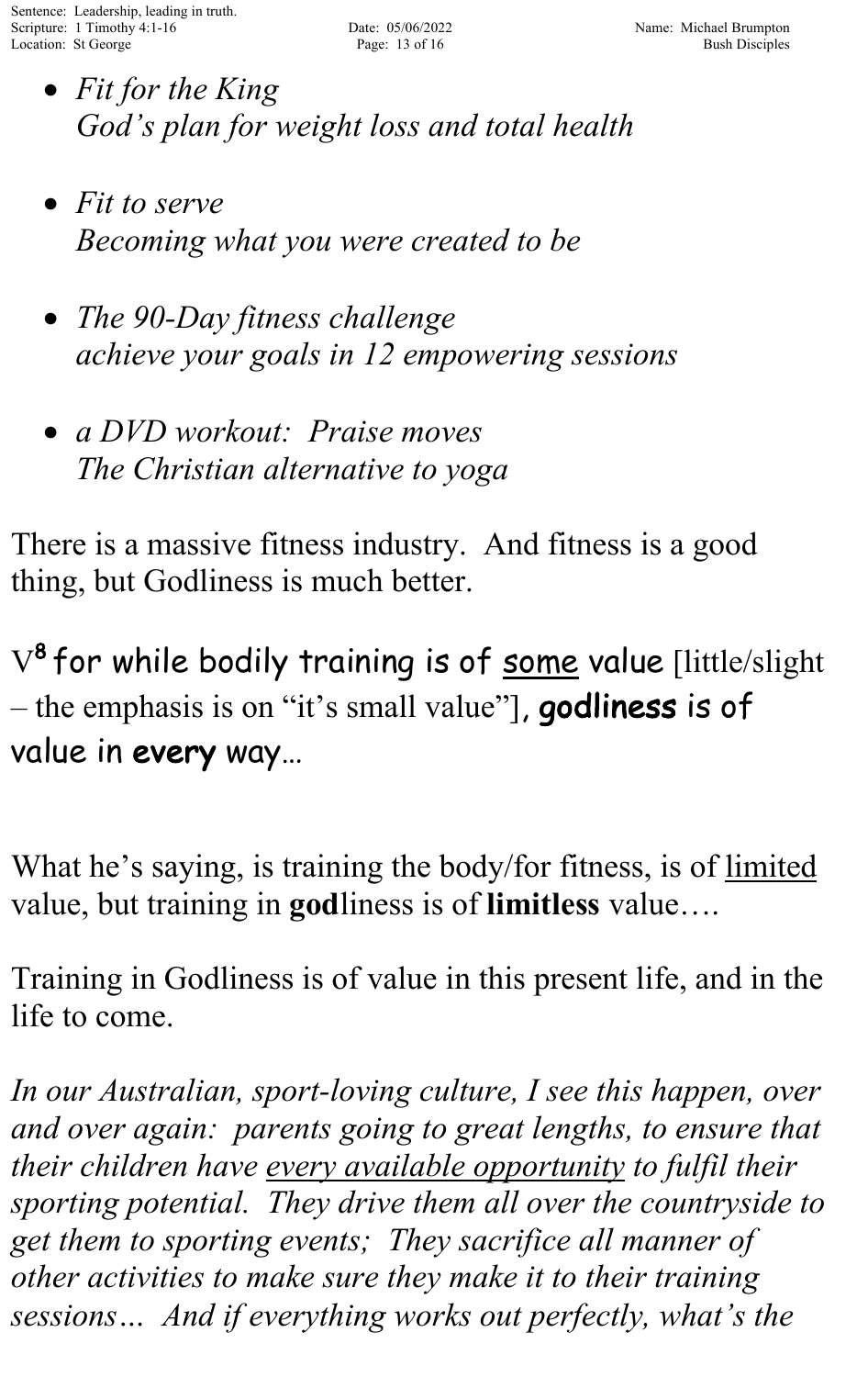*most they can hope to achieve? Success at an elite level? An Olympic gold medal???*

I don't know about you, but for me as a parent, I'd rather see my children being trained in Godliness, because it helps us to live Christ-like lives, and it prepares us for the life to come.

And this is why I keep encouraging every one of us, "Get involved in a bible-study group. Make it a priority in your life." And that's why the focus of what we do here at church: A major part of our worship, is biblical teaching and training in Godliness…

We're not on about pep-talks or improving one's lifeexperience… Our focus, is on God's word, for being trained in Godliness…

We're going to leave it there today, and next week, we're going to continue on with this reading, and see more of what Godliness training is about.

Let's pray:

Heavenly Father, we want to thank You for Your Holy Spirit.

For Your Spirit, who expressly says (in Your Word), how we individually,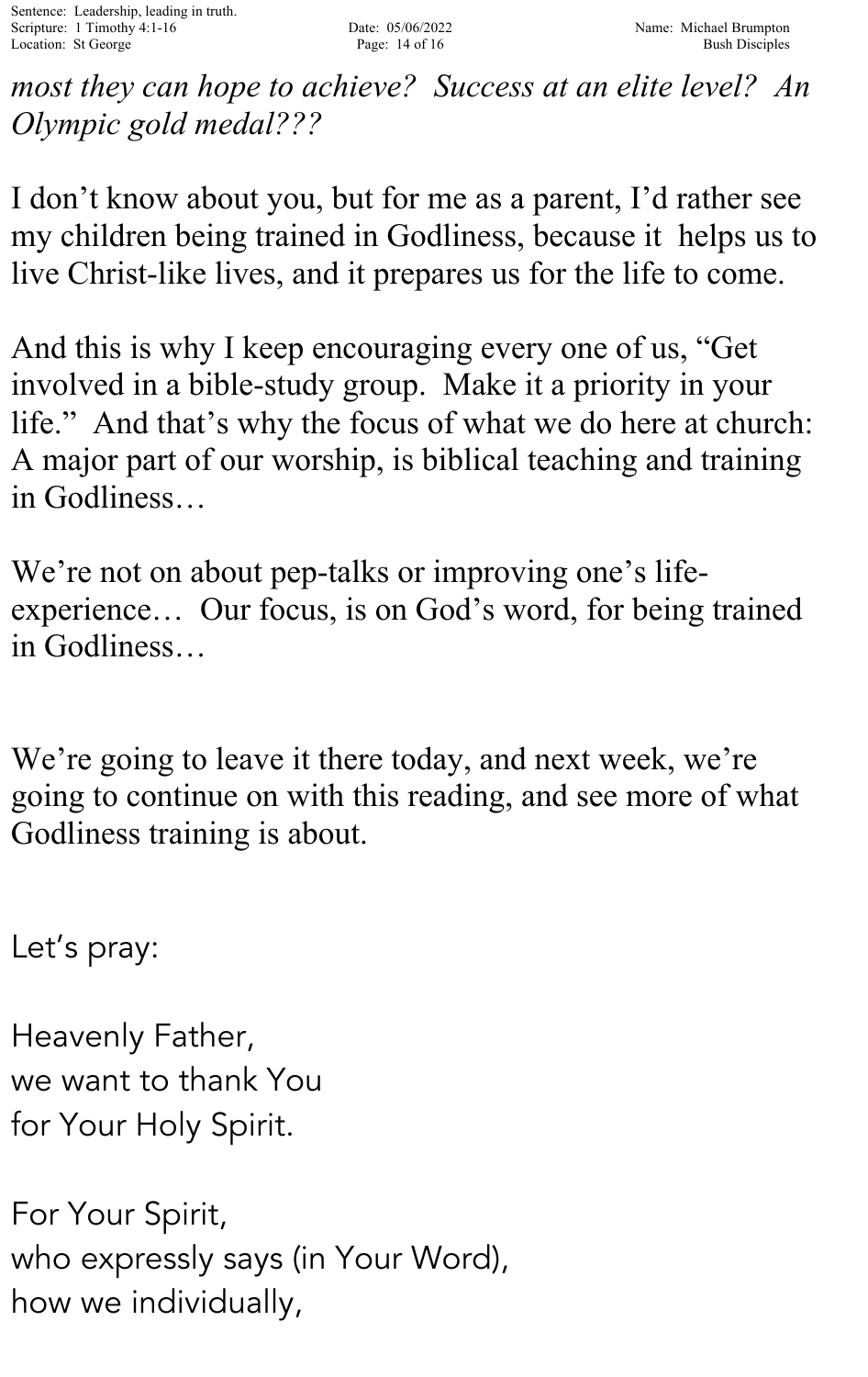Sentence: Leadership, leading in truth. Scripture: 1 Timothy 4:1-16 Date: 05/06/2022 Name: Michael Brumpton Location: St George 2012 Page: 15 of 16 Bush Disciples

and how we as a church, should conduct ourselves in Godliness.

Lord, we thank You, that even though we get flooded with myths and old-wives-tales, that we know Your truth; and we know the beautiful age-old Gospel as it truly is.

Lord, by Your Holy Spirit, and by Your Word, train us in Godliness, that we can honour You, every day of our lives.

Lord, give us a resolve, to make this a priority, To Read Your Word in private; To study Your Word together; And to pray together.

Lord, train us; strengthen us spiritually; And may it not just be a head thing;